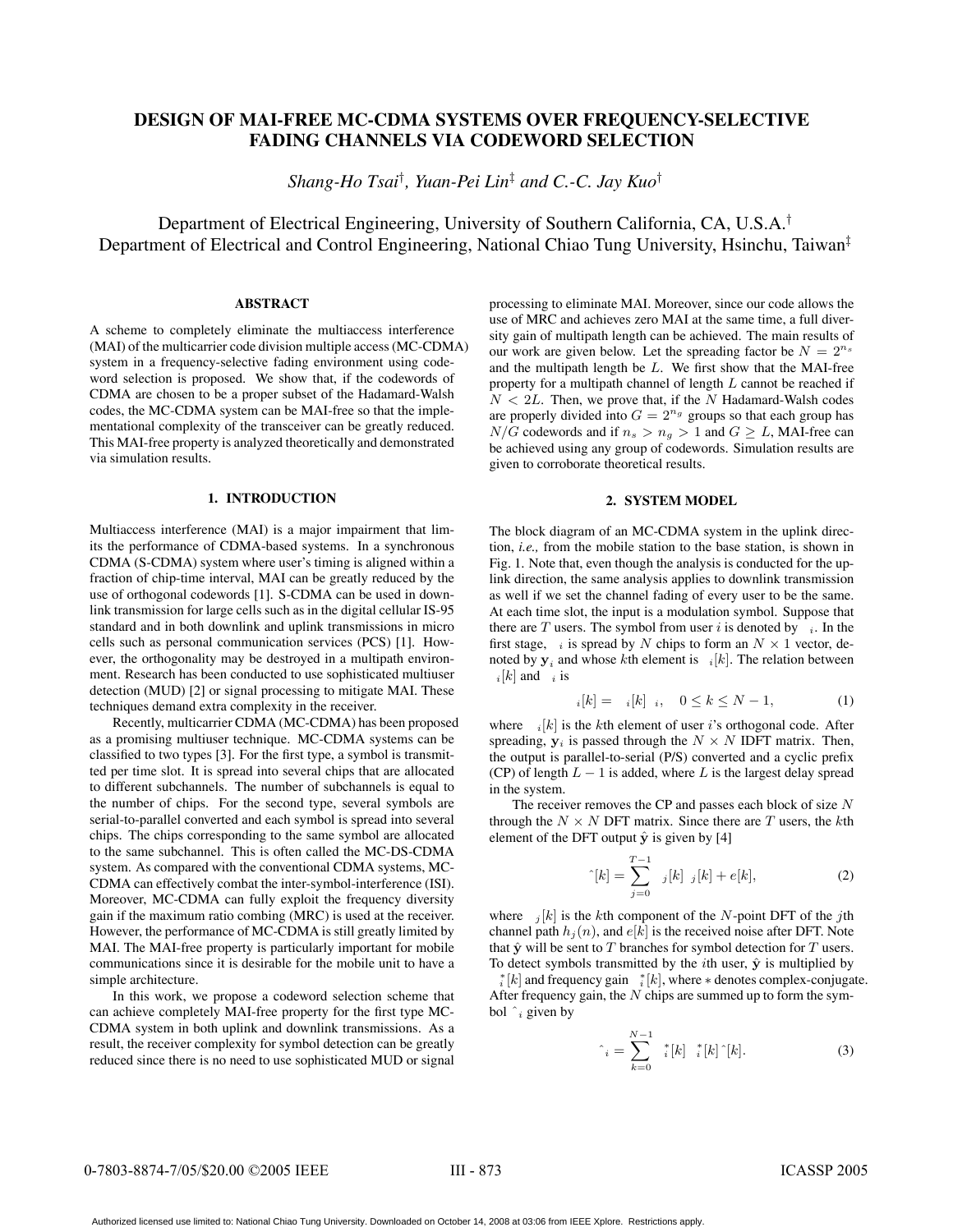

**Fig. 1**. The block-diagram of an MC-CDMA system.

Note that the path from  $\hat{y}$  to  $\hat{i}$  is usually called MRC [3]. From  $(1)$ ,  $(2)$  and  $(3)$ , we have

$$
\hat{i} = i \sum_{k=0}^{N-1} |i[k]|^2 + \sum_{k=0}^{N-1} i[k] i[k] k[k]
$$
  
+ 
$$
\sum_{j=0, j \neq i}^{T-1} \underbrace{j \sum_{k=0}^{N-1} i[k] i[k] j[k] j[k]}_{MAI_{i \leftarrow j}}
$$
 (4)

where  $MAI_{i\leftarrow j}$  denotes the MAI from user j to user i.

Our goal is to make  $MAI_{i \leftarrow j} = 0$ . For any target user i, if  $MAI_{i\leftarrow j} = 0$ , the symbol  $\hat{i}$  will be affected only by his/her own transmitted symbols  $i$  and the corresponding channel response

 $i[k]$ . Thus, the system can adopt a simple detection scheme without using sophisticated MUD and/or signal processing techniques. When the channel fading is flat,  $i[k]$  and  $j[k]$  are constants and independent of k. Under this situation,  $MAI_{i \leftarrow j} = 0$  if orthogonal codes such as the Hadamard-Walsh code is used. However, in practice, the channel is usually frequency-selective and the orthogonality of codewords can be destroyed. In the next section, we will evaluate  $MAI_{i \leftarrow j}$  and seek ways to make it equal to zero under the multipath environment.

## **3. MAI-FREE MC-CDMA SCHEME**

By the definition of DFT, we can expand  $MAI_{i \leftarrow j}$  defined in (4) as

$$
MAI_{i \leftarrow j} = \sum_{k=0}^{N-1} \underbrace{\sum_{n,m=0}^{L-1} h_j(n) h_i^*(m) e^{-j\frac{2\pi}{N}k(n-m)}}_{\eta}
$$
\n
$$
\cdot \quad \downarrow^*[k] \quad j[k], \tag{5}
$$

where is a function of  $k$ ,  $i$ , and  $j$ . It can be shown that

$$
= \sum_{l=0}^{L-1} h_j(l) h_i^*(l) + \sum_{p=1}^{L-1} \sum_{q=0}^{L-1-p} \left[ h_j( + )h_i^*( )e^{-j\frac{2\pi}{N}kp} + h_j( )h_i^*( + )e^{j\frac{2\pi}{N}kp} \right].
$$
\n(6)

According to  $(6)$ , we can rewrite  $(5)$  as

$$
MAI_{i \leftarrow j} = j \sum_{l=0}^{L-1} h_j(l) h_i^*(l) \mathcal{O}_1 + j \sum_{p=1}^{L-1} \sum_{q=0}^{L-1-p} \cdot [h_j(+)h_i^*(\cdot) \mathcal{O}_2 + h_j(\cdot)h_i^*(\cdot + \cdot) \mathcal{O}_3],
$$
\n(7)

where

$$
\mathcal{O}_1 = \sum_{k=0}^{N-1} \, _i^*[k] \, _j[k], \tag{8}
$$

$$
\mathcal{O}_2 = \sum_{k=0}^{N-1} e^{-j\frac{2\pi}{N}kp} \, \, _i^*[k] \, \, _j[k], \tag{9}
$$

$$
\mathcal{O}_3 = \sum_{k=0}^{N-1} e^{j\frac{2\pi}{N}kp} \, \left| \, \right| [k], \tag{10}
$$

Based on (7)-(10), it is clear that if  $\mathcal{O}_1 = \mathcal{O}_2 = \mathcal{O}_3 = 0$  simultaneously for  $1 \leq \leq L - 1$ , we will achieve  $MAI_{i \leftarrow j} = 0$ . For convenience, let

$$
\begin{aligned}\n \stackrel{*}{\scriptstyle i}[k] \quad j[k] &= \quad i,j[k].\n \end{aligned}\n \tag{11}
$$

Since the condition  $\mathcal{O}_3 = 0$  is equivalent to  $\mathcal{O}_3^* = 0$ , we can rewrite the three conditions as follows: rewrite the three conditions as follows:

$$
\begin{cases}\n\sum_{k=0}^{N-1} i,j[k] = 0, \\
\sum_{k=0}^{N-1} e^{-j\frac{2\pi}{N}kp} i,j[k] = 0, \quad 1 \leq \leq L-1 .\n\end{cases}
$$
\n(12)\n
$$
\sum_{k=0}^{N-1} e^{-j\frac{2\pi}{N}kp} i,j[k] = 0, \quad 1 \leq \leq L-1
$$

By solving the linear system in (12). It is possible to find codewords that achieve  $MAI_{i \leftarrow j} = 0$ . Note that if the codewords are real, the first two conditions in (12) are sufficient. Let us use a simple example to illustrate this idea.

**Example:** Assume that the multipath length  $L = 2$ . We consider different N in this example. First, let us see if  $N = 2$  can achieve  $MAI_{i\leftarrow j} = 0.$ 

**N=2.** From (12), we have the following conditions.

$$
\begin{cases}\n i,j[0] + i,j[1] = 0, \\
 i,j[0] - i,j[1] = 0, \\
 *_{i,j}[0] - *_{i,j}[1] = 0.\n\end{cases}
$$
\n(13)

Obviously, the only solution to (13) is  $i,j[0] = i,j[1] = 0$ . Hence, when  $N = 2$ , we cannot achieve MAI-free for  $L = 2$ .

**N=3.** From (12), we can obtain the following conditions.

$$
\begin{cases}\n i,j[0] + i,j[1] + i,j[2] = 0, \\
 i,j[0] + (-1+j) i,j[1] + (-1-j) i,j[2] = 0, \\
 i,j[0] + (-1+j) i,j[1] + (-1-j) i,j[2] = 0.\n\end{cases}
$$
\n(14)

By solving the above linear system, the only solution to (14) is  $i,j[0] = i,j[1] = i,j[2] = 0$ . Hence, when  $N = 3$ , we cannot reach MAI-free for  $L = 2$ .

N=4. From  $(12)$ , we have following conditions.

$$
\begin{cases}\n i,j[0] + i,j[1] + i,j[2] + i,j[3] = 0, \\
 i,j[0] + j \quad i,j[1] - i,j[2] - j \quad i,j[3] = 0, \\
 *_{i,j}[0] + j \quad *_{i,j}[1] - *_{i,j}[2] - j \quad *_{i,j}[3] = 0.\n\end{cases}
$$
\n(15)

# III - 874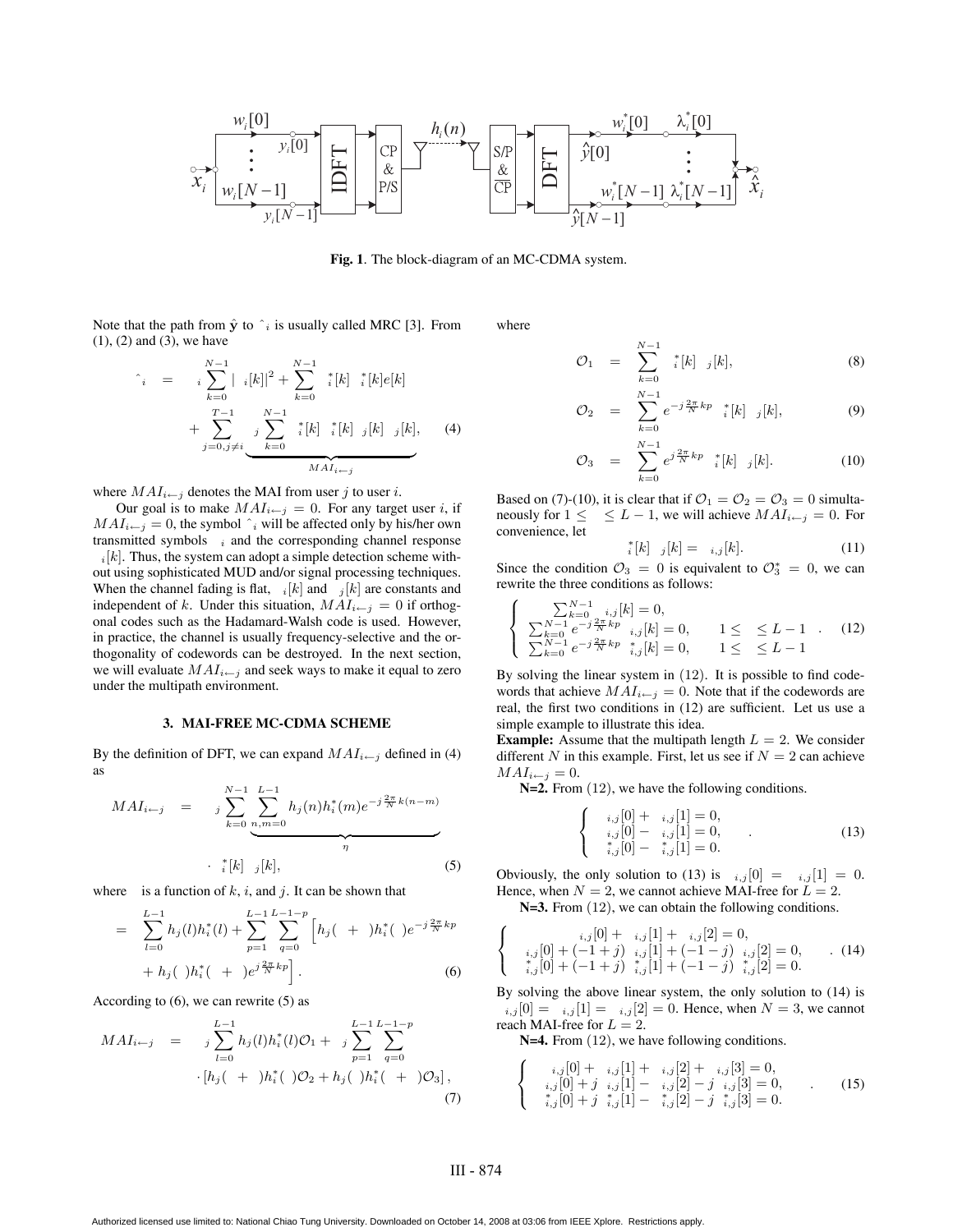The solution to the linear system (15) can be written as

$$
i,j[0] = -i,j[1] = i,j[2] = -i,j[3]. \tag{16}
$$

To meet this condition, we may consider a subset of the Hadamard-Walsh code. For example, consider the following  $4 \times 4$  Hadamard matrix  $\sqrt{11}$   $\sqrt{11}$   $\sqrt{11}$ 

$$
\mathbf{W}_4 = \left( \begin{array}{rrrr} +1 & +1 & +1 & +1 \\ +1 & -1 & +1 & -1 \\ +1 & +1 & -1 & -1 \\ +1 & -1 & -1 & +1 \end{array} \right),
$$

whose four columns are denoted by  $w_0$ ,  $w_1$ ,  $w_2$  and  $w_3$ , respectively. Suppose that we assign two codewords  $\{w_0, w_1\}$  to two users. The product of the 2 codewords yields

$$
_{0,1}[0] = -_{0,1}[1] =_{0,1}[2] = -_{0,1}[3] = 1.
$$

Since the condition of (16) is met, the system is completely MAIfree for  $L = 2$  and  $T = 2$ . Similarly, if the other pair of codewords  ${\bf w}_2, {\bf w}_3$  is used, the system is also MAI-free.

The Example presents a codeword selection scheme to achieve the MAI-free property by solving a system of linear equations. However, as  $L$  and  $N$  grow, the effort to solve linear equations becomes tremendous. In the following, we will express the problem in matrix representation, which provides more insight into this problem. The conditions given by (12) can be written in matrix form as

$$
\mathbf{F}_{L\times N}\mathbf{\Phi}_{N\times 1} = \mathbf{F}_{L\times N}\mathbf{\Phi}_{N\times 1}^* = \mathbf{0}_{L\times 1},\tag{17}
$$

where  $\mathbf{F}_{L\times N}$  is the  $L \times N$  matrix with its element defined by

$$
[\mathbf{F}_{L\times N}]_{p,q} = e^{-j\frac{2\pi}{N}pq},\tag{18}
$$

 $\Phi_{N\times 1}$  is an  $N\times 1$  vector of the form:

$$
\Phi_{N\times 1} = (i,j[0] i,j[1] \cdots i,j[N-1])^t, \qquad (19)
$$

and  $\mathbf{0}_{L\times 1}$  is the zero vector of dimension  $L\times 1$  . In the following, we will prove three lemmas and one theorem to characterize the solution to  $(17)$ .

**Lemma 1:** Suppose the multipath length is  $L$  and the spreading gain is N. For either real or complex codewords, it demands  $N \geq$ 2<sup>L</sup> to achieve the MAI-free property.

**Proof:** Let us first prove the lemma for real codewords. From (18), we know that  $\mathbf{F}_{L \times N}$  gives the first L rows of the  $N \times N$  DFT matrix. Hence,  $\mathbf{F}_{L\times N}\mathbf{\Phi}_{N\times 1}$  is the first L elements of the N-point DFT of  $i,j[k]$ . To achieve MAI-free, the first L elements of the N-point DFT of  $i,j[k]$  should be exactly zeros. Let the N-point DFT of  $i,j[k]$  be denoted by  $i,j[k]$ . The DFT output of a real vector is complex-conjugate symmetric [5], *i.e.*

$$
_{i,j}[k] = \, _{i,j}^*[N-k], \quad 1 \le k \le \lceil N/2 \rceil - 1, \qquad (20)
$$

where  $\lceil N/2 \rceil$  is the smallest integer that is greater or equal to  $N/2$ . Since the first L elements of of  $i,j[k]$  should be exactly zeros to achieve MAI-free, from (20), we demand

$$
\begin{cases}\n i,j[l] = 0, & 0 \le l \le L - 1 \\
 i,j[N - l] = 0, & 1 \le l \le L - 1\n\end{cases} .
$$
\n(21)

If  $N \leq 2L - 1$ , all elements of  $i,j[l]$  have to be zeros according to (21). Since this choice does not lead to a valid codeword, we demand  $N \geq 2L$ .

For the case of complex codewords, the third condition in (12) has to be satisfied as well. That is,

$$
\sum_{k=0}^{N-1} e^{-j\frac{2\pi}{N}k(N-l)} \quad i,j[l] = 0, \quad 0 \le l \le L-1.
$$

Thus,  $i,j$  [N −l] is zero for  $0 \le l \le L-1$ . Together with the first two conditions in (12), the complex codewords should meet the same conditions in (21) to achieve MAI-free. Hence, we demand  $N \geq 2L$  for complex codewords as well.

Next, we show that a proper subset of Hadamard-Walsh codes can achieve the MAI-free conditions in (17) as follows.

**Proposed code selection scheme:** Suppose  $N = 2^{n_s}$  and  $G =$  $2^{n_g}$ , where  $n_s > n_g + 1 > 1$ . Let the Hadamard matrix of order N be denoted by  $W_N$ , whose columns form the N Hadamard-Walsh codes. Starting at codewords index 0, every consecutive  $N/G$  codewords define a group so that we have G groups with  $N/G$  codewords in each group. Moreover, group 0 is defined to be the one that contains column 0 of  $W_N$ , which is the all one code and denoted by **w**<sub>0</sub>.

**Lemma 2:** Suppose the proposed code selection is used. Then, the product of any two codewords in the same group is equal to one of the  $N/G$ -1 codewords of group 0, where  $w_0$  is excluded.

**Proof:** Before we proceed to the proof, let us recall a well known property of the Hadamard matrix [6]. A Hadamard matrix  $\mathbf{W}_N$  of order  $N = 2^p$ ,  $= 1, 2, \cdots$ , can be recursively defined using the Hadamard matrix of order 2, *i.e.*

$$
\mathbf{W}_{N} = \mathbf{W}_{2} \otimes \mathbf{W}_{N/2} = \begin{pmatrix} \mathbf{W}_{N/2} & \mathbf{W}_{N/2} \\ \mathbf{W}_{N/2} & -\mathbf{W}_{N/2} \end{pmatrix}, \qquad (22)
$$

where ⊗ is the Kronecker product [6] and

$$
\mathbf{W}_2 = \left( \begin{array}{cc} +1 & +1 \\ +1 & -1 \end{array} \right).
$$

Let us first prove that the product of any two codewords within group 0 is again a codeword within group 0. According to (22), the  $N/G \times N/G$  upper left submatrix of  $\mathbf{W}_N$  is an  $N/G \times N/G$ Hadamard matrix. Thus, the product of any two columns of this submatrix is again a column within this submatrix (see [7]). Since the codewords in group 0 are the first  $N/G$  columns of  $W_N$ , which is obtained by repeating the  $N/G \times N/G$  submatrix by G times along the column. Hence, the product of any codewords in group 0 remains to be a codeword within group 0.

Next, let us prove that the product of any two codewords within the same group rather than group 0 is a codeword within group 0. Recall that  $i[k]$  is the kth element of the *i*th codeword. It can also be used to denote the kth element of the *i*th column of  $W_N$ , *i.e.* the element at the kth row and the ith column. According to (22), we have the following property

$$
\begin{cases}\n\begin{aligned}\n\phantom{i}[k] &= i + N/2[k], & 0 \le k \le N/2 - 1, \\
\phantom{i}[k] &= -i + N/2[k], & N/2 \le k \le N - 1.\n\end{aligned}\n\end{cases}\n\tag{23}
$$

From (23), we see that the product of any two columns within the last half  $N/2$  columns is equal to the product of the two corresponding columns within the first half N/2 column, *i.e.*

$$
i[k] \quad j[k] = i + N/2[k] \quad j + N/2[k], \quad 0 \le i, j \le N/2 - 1. \tag{24}
$$

This can be viewed as dividing  $N$  codewords into two groups. The first  $N/2$  half codewords forms group 0 and the last  $N/2$  half